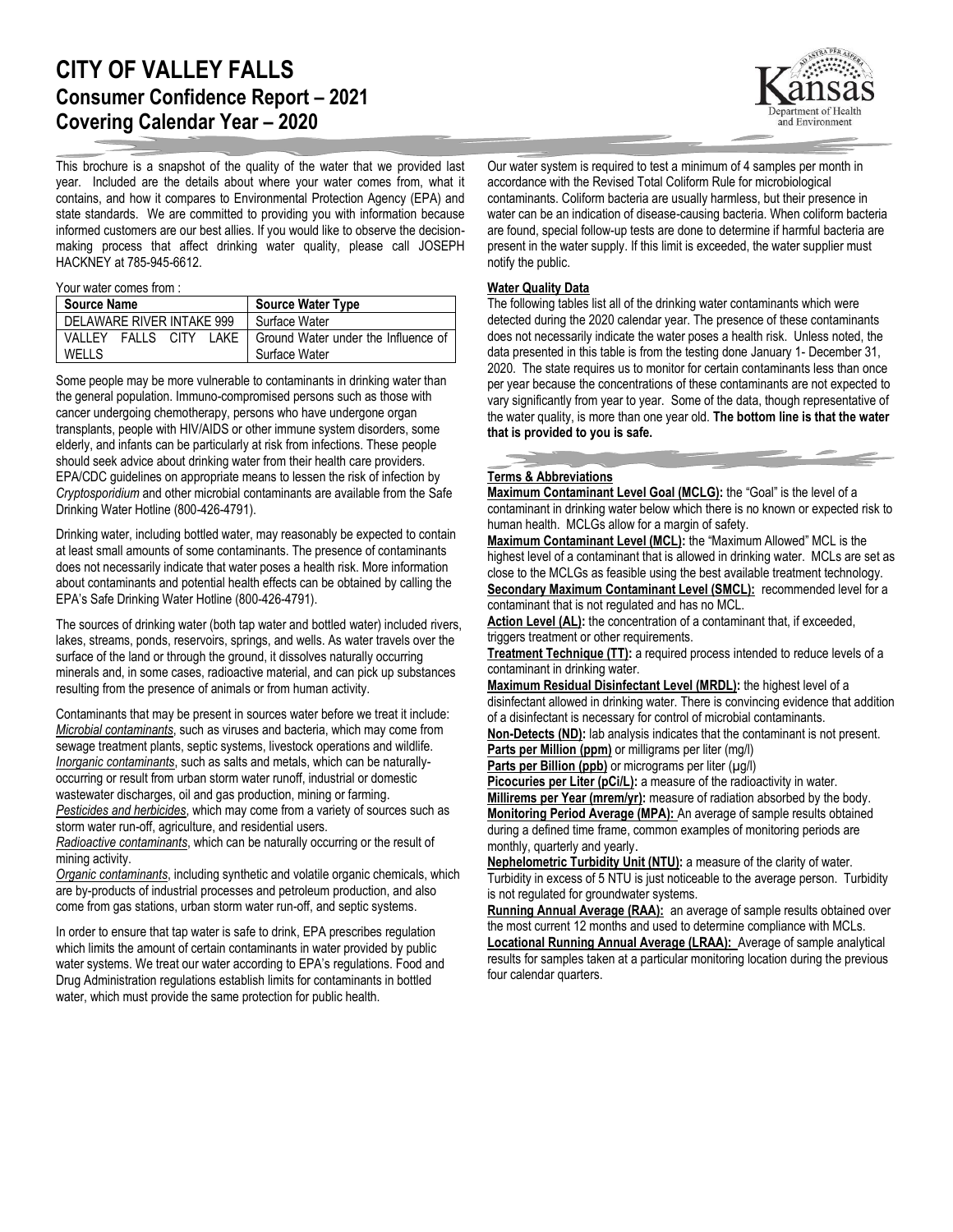#### **Testing Results for: CITY OF VALLEY FALLS**

| <b>Regulated Contaminants</b> | <b>Collection</b><br>Date | <b>Highest</b><br>Value | Range<br>(low/high) | Unit | <b>MCL</b> | <b>MCLG</b> | <b>Typical Source</b>                                            |
|-------------------------------|---------------------------|-------------------------|---------------------|------|------------|-------------|------------------------------------------------------------------|
| ATRAZINE                      | 6/24/2020                 | 0.91                    | $0.58 - 0.91$       | ppb  |            |             | Runoff from herbicide used on row crops                          |
| BARIUM                        | 5/11/2020                 | 0.14                    | 0.14                | ppm  |            |             | Discharge from metal refineries                                  |
| <b>FLUORIDE</b>               | 5/11/2020                 | 0.23                    | 0.23                | ppm  |            |             | Natural deposits; Water additive which promotes<br>strong teeth. |
| <b>NITRATE</b>                | 5/11/2020                 |                         | $0.66 - 2$          | ppm  | 10         | 10          | Runoff from fertilizer use                                       |
| <b>SELENIUM</b>               | 5/11/2020                 | 1.1                     | 1.1                 | ppb  | 50         | 50          | Erosion of natural deposits                                      |

| <b>Disinfection Byproducts</b>   | <b>Monitoring</b><br>Period | Highest<br><b>RAA</b> | Range<br>(low/high) | Unit | <b>MCL</b> | <b>MCLG</b> | Tvpical Source                            |
|----------------------------------|-----------------------------|-----------------------|---------------------|------|------------|-------------|-------------------------------------------|
| TOTAL HALOACETIC ACIDS<br>(HAA5) | 2020                        | 29                    | $23 - 31$           | ppb  | 60         |             | By-product of drinking water disinfection |
| <b>TTHM</b>                      | 2020                        | 4ა                    | $-43$<br>24         | ppb  | 80         |             | By-product of drinking water chlorination |

| Lead and Copper              | <b>Monitoring Period</b> | 90 <sup>th</sup><br><b>Percentile</b> | Range<br>(low/high) | Unit | AL. | <b>Sites</b><br>Over<br>'AL | <b>Tvpical Source</b>                |
|------------------------------|--------------------------|---------------------------------------|---------------------|------|-----|-----------------------------|--------------------------------------|
| EDEE<br><b>COPPER</b><br>REE | 2020<br>2018             | രാ<br>ט∠ס.נ                           | 0.94                | ppm  | ں ، |                             | f household plumbina<br>Corrosion of |

If present, elevated levels of lead can cause serious health problems, especially for pregnant women and young children. Lead in drinking water is primarily from materials and components associated with service lines and home plumbing. Your water system is responsible for providing high quality drinking water but cannot control the variety of materials used in plumbing components. When your water has been sitting for several hours, you can minimize the potential for lead exposure by flushing your tap for 30 seconds to 2 minutes before using water for drinking or cooking. If you are concerned about lead in your water, you may wish to have your water tested. Information on lead in drinking water, testing methods, and steps you can take to minimize exposure is available from the Safe Drinking Water Hotline or at [http://www.epa.gov/safewater/lead.](http://www.epa.gov/safewater/lead)

| <b>Chlorine/Chloramines</b><br><b>Maximum Disinfection</b><br>⊦Level | MPA | <b>MP</b><br>Units | RAA    | Units<br>.KAP |
|----------------------------------------------------------------------|-----|--------------------|--------|---------------|
| 0 - 04/30/2020<br>1/2020<br>04/0                                     |     | MG/L               | $\sim$ | MG/L          |

| <b>Total Organic Carbon</b><br><b>Lowest Month for Removal</b> | <b>Number of Samples</b> | <b>Actual Removal Ratio</b> | <b>Required Removal Ratio</b> | <b>Lowest Monthly Removal Ratio</b> |
|----------------------------------------------------------------|--------------------------|-----------------------------|-------------------------------|-------------------------------------|
| 9/1/2020 - 9/30/2020                                           |                          | .99                         | .0 RATIO                      | 0.16                                |

| Secondary Contaminants - Non-Health Based Contaminants<br>- No Federal Maximum Contaminant Level (MCL)<br>Established. | <b>Collection Date</b> | <b>Highest Value</b> | Range<br>(low/high) | Unit      | <b>SMCL</b> |
|------------------------------------------------------------------------------------------------------------------------|------------------------|----------------------|---------------------|-----------|-------------|
| ALKALINITY, TOTAL                                                                                                      | 5/11/2020              | 170                  | 170                 | MG/L      | 300         |
| <b>ALUMINUM</b>                                                                                                        | 5/11/2020              | 0.02                 | 0.02                | MG/L      | 0.05        |
| <b>CALCIUM</b>                                                                                                         | 5/11/2020              | 56                   | 56                  | MG/L      | 200         |
| <b>CHLORIDE</b>                                                                                                        | 5/11/2020              | 26                   | 26                  | MG/L      | 250         |
| CONDUCTIVITY @ 25 C UMHOS/CM                                                                                           | 5/11/2020              | 500                  | 500                 | UMHO/CM   | 1500        |
| <b>CORROSIVITY</b>                                                                                                     | 5/11/2020              | 0.25                 | 0.25                | LANG      | 0           |
| HARDNESS, TOTAL (AS CACO3)                                                                                             | 5/11/2020              | 200                  | 200                 | MG/L      | 400         |
| <b>MAGNESIUM</b>                                                                                                       | 5/11/2020              | 15                   | 15                  | MG/L      | 150         |
| <b>METOLACHLOR</b>                                                                                                     | 6/24/2020              | 0.35                 | 0.35                | ppb       |             |
| PH                                                                                                                     | 5/11/2020              | 7.9                  | 7.9                 | <b>PH</b> | 8.5         |
| <b>POTASSIUM</b>                                                                                                       | 5/11/2020              | 2.6                  | 2.6                 | MG/L      | 100         |
| <b>SILICA</b>                                                                                                          | 5/11/2020              | 10                   | 10                  | MG/L      | 50          |
| SODIUM                                                                                                                 | 5/11/2020              | 26                   | 26                  | MG/L      | 100         |
| <b>SULFATE</b>                                                                                                         | 5/11/2020              | 41                   | 41                  | MG/L      | 250         |
| <b>TDS</b>                                                                                                             | 5/11/2020              | 290                  | 290                 | MG/L      | 500         |
| <b>ZINC</b>                                                                                                            | 5/11/2020              | 0.015                | 0.015               | MG/L      | 5           |

### **Please Note: Because of sampling schedules, results may be older than 1 year**.

During the 2020 calendar year, we had the below noted violation(s) of drinking water regulations.

| <b>Compliance Period</b> | Analvte           | Comments                                |
|--------------------------|-------------------|-----------------------------------------|
| 7/1/2020 - 7/31/2020     | TURBIDITY         | MONITORING, ROUTINE (IESWTR/LT1), MAJOR |
| 8/1/2020 - 8/31/2020     | TURBIDITY         | MONITORING, ROUTINE (IESWTR/LT1), MAJOR |
| 7/1/2020 - 7/31/2020     | <b>CHLORAMINE</b> | MONITORING, RT MAJOR (LT2-FILTERED)     |
| 8/1/2020 - 8/31/2020     | <b>CHLORAMINE</b> | MONITORING, RTN/RPT MAJOR (SWTR-FILTER) |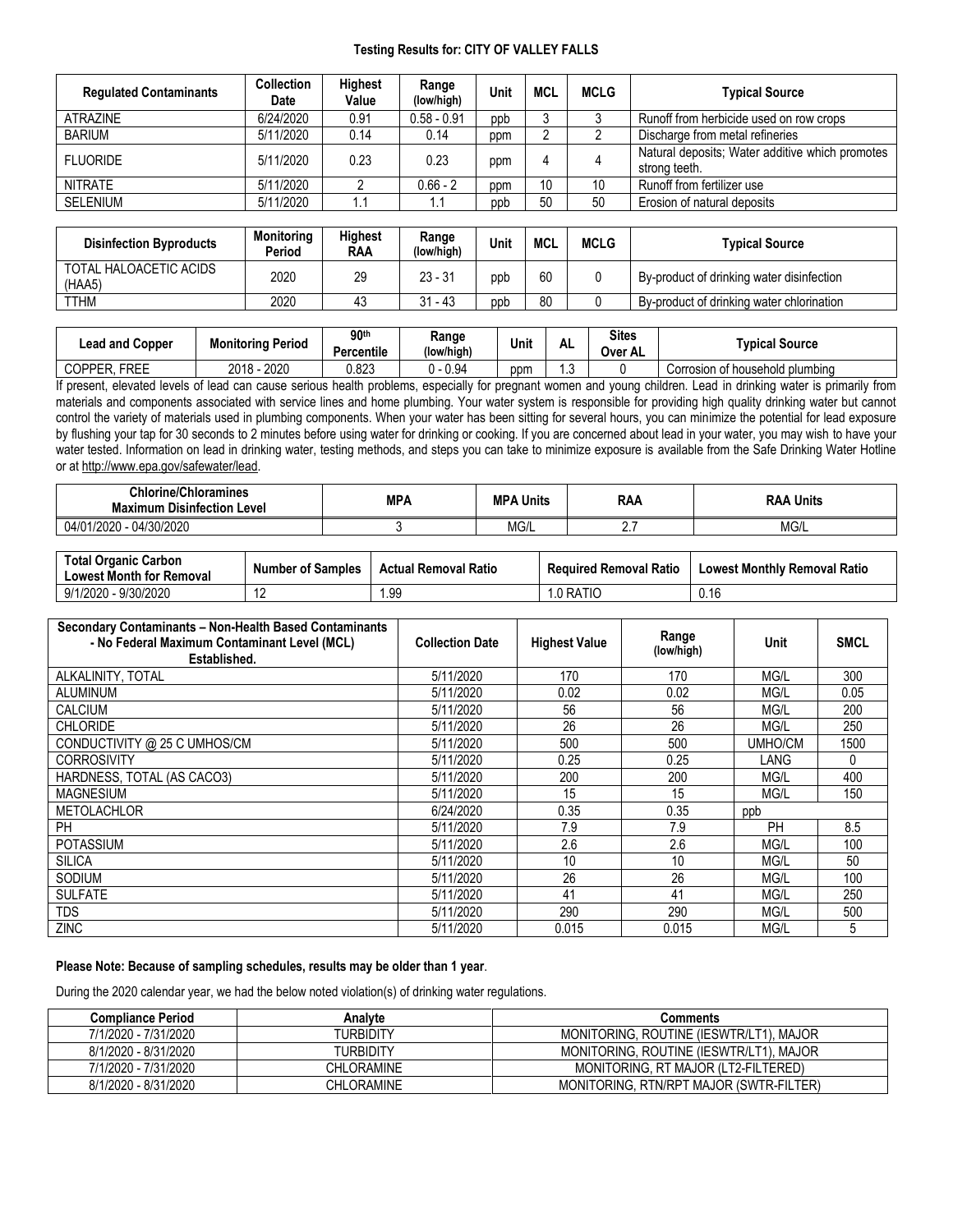#### Additional Required Health Effects Language:

Total organic carbon (TOC) has no health effects. However, total organic carbon provides a medium for the formation of disinfection byproducts. These byproducts include trihalomethanes (THMs) and haloacetic acids (HAAs). Drinking water containing these byproducts in excess of the MCL may lead to adverse health effects, liver or kidney problems, or nervous system effects, and may lead to an increased risk of getting cancer.

There are no additional required health effects violation notices.